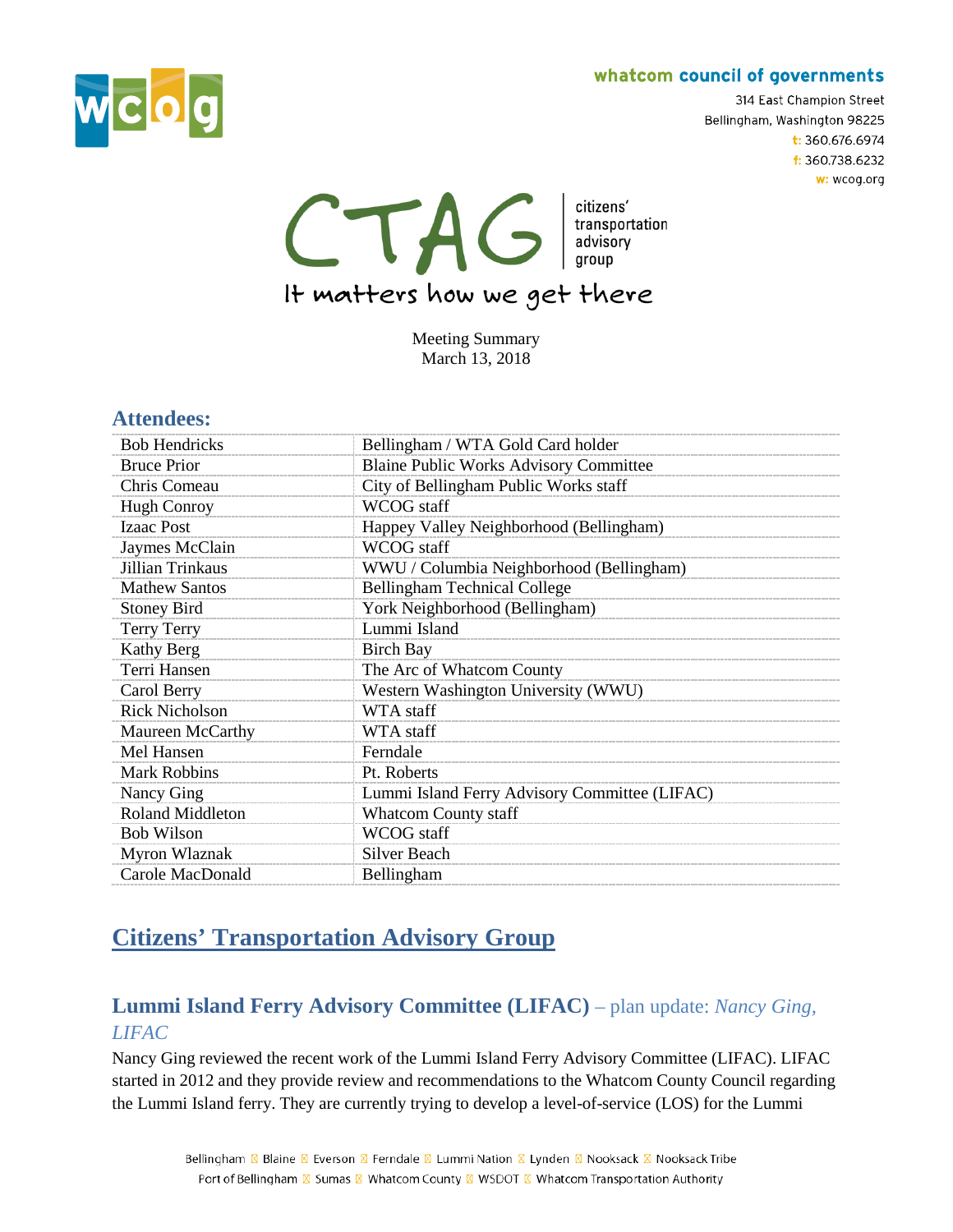

314 East Champion Street Bellingham, Washington 98225  $t: 360.676.6974$  $t: 360.738.6232$ w: wcog.org

Island ferry, look at options to replace the Whatcom Chief ferry vessel, and look at options to improve the Gooseberry Point ferry dock.

In November of 2017 LIFAC had their first community-wide meeting where they handed out a questionnaire and discussed priorities regarding the ferry. The committee has met with a consultant to discuss design specifications for the Gooseberry Point ferry dock. They released a second questionnaire regarding demographics, and over 200 people responded. Tomorrow will be the first public meeting that the consultants will run, where they will review their draft design. Cost will be discussed at a later meeting, after which the necessary recommendations will be made to the Whatcom County Council.

Roland Middleton explained that if the County passes a resolution changing the Lummi Ferry LOS, the Whatcom County comprehensive plan will have to be amended. They are looking to change the LOS from number of trips divided by population to an LOS based on wait-time for the ferry. They have observed as many as 140 vehicles using the ferry in a 3-hour peak period. Mr. Middleton explained that they are trying to get this done by July, before the next budget is developed.

Nancy Ging reported that ferry traffic is increasing outside of just the month of August. The Willows restaurant attracts travelers throughout the year. It is hard for island residents to walk across the ferry and take the bus, especially for grocery shopping or appointments. There is no enclosed waiting area on the Gosseberry Point side. Frequent riders can get a punch card that gives them a reduced cost to use the ferry.

## **Policy Board Update**

Hugh Conroy said that the Surface Transportation Block Grant program [STBG] project funding statuses will be presented. This year the WCOG region is exceeding its obligation target. Several projects will be added to Transportation Improvement Plan [TIP]: rail crossing projects in Fairhaven, an International Mobility and Trade Corridor program [IMTC] border survey this summer, paratransit buses for the Whatcom Transportation Authority [WTA], and a bridge overlay over Squalicum Creek.

Bob Wilson announced that the Whatcom Transportation Policy Board will be recognizing Kathy Berg for her 10 years of service as Chair of CTAG.

## **Additional Items**

Hugh Conroy reported that a TTAG sub-group interviewed two consultant candidates, RSG and Westat, to complete the 2018 Whatcom County Household Travel Survey. The group selected RSG, which has completed similar projects recently in the Puget Sound area. RSG uses a smart-phone-based trip tracking app as their main data collection tool. Hugh Conroy explained that they will try to avail the app to board members and TTAG and CTAG members for them to get a sense of the survey methodology.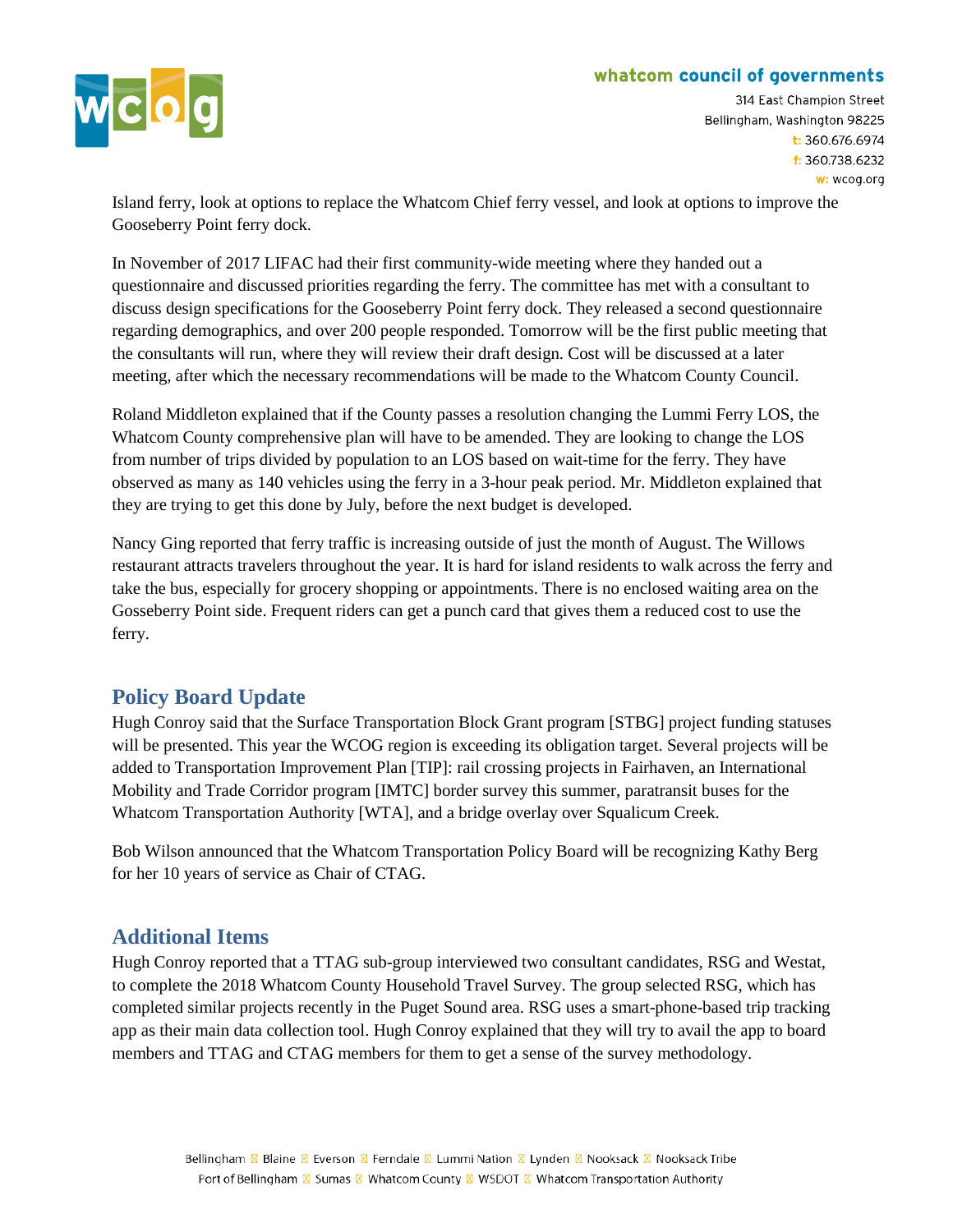

314 East Champion Street Bellingham, Washington 98225  $t: 360.676.6974$ f: 360.738.6232 w: wcog.org

Terri Hansen suggested a better solution for individuals with mobility devices to access meetings in buildings such as the Champion Building, where WCOG is located. The paratransit bus will drop her off in the alley or across the street, where space permits. Ms. Hansen explained that it would be beneficial to have designated areas for specialized transit to drop off riders, which may increase involvement from individuals with disabilities.

# **Whatcom Transportation Authority Community Advisory Panel**

## **Presentation and discussion on the Housing Coalition:** *Rose Lathrop of*

### *Sustainable Connections*

Rose Lathrop of Sustainable Connections recounted her housing story. She started in housing development before moving on to Sustainable Connections. Sustainable Connections is about 16 years old. In 2008, they formed a coalition for Smart Growth initiatives. They launched a successful Whatcom Housing Week last year, which highlights innovative housing options in Whatcom County.

Ms. Lathrop recommended the [Bellingham Housing Statistics](http://bellingham.maps.arcgis.com/apps/Cascade/index.html?appid=ad0a1daf65f94df690d06c75e2d0f9ff) story map for data on housing in the city.

Sustainable Connects uses the City of Bellingham's [Infill Housing Toolkit](https://www.cob.org/gov/dept/pcd/Pages/infill-housing-toolkit.aspx) to help develop multifamily housing within the city. They are limited to specific areas because most of Bellingham is zoned for singlefamily housing. Their first project using the infill toolkit was the Peabody Street Townhomes. Each townhome includes an accessory dwelling unit [ADU] and a garage.

Maureen McCarthy suggested at a future meeting there could be more discussion on infill housing, other housing issues, and how they relate to transit.

Bob Henderson commented that there is a group called Bellingham At Home, a part of the Whatcom Council on Aging. They advocate for older adults remaining active in the community and self-reliantly residing in their own homes.

## **Special Meeting in 2018**

Maureen McCarthy opened up for discussion content for a special meeting in 2018. Previous ideas offered include touring the WTA headquarters and having a joint meeting with Skagit Transit's Community Advisory Committee. There could be an electric bus at the WTA headquarters in August if members are interested in touring it, Ms. McCarthy said.

Carol Berry expressed concerns about staff time for any meetings in addition to the special meeting. There was consensus agreement that one special meeting in 2018 is enough.